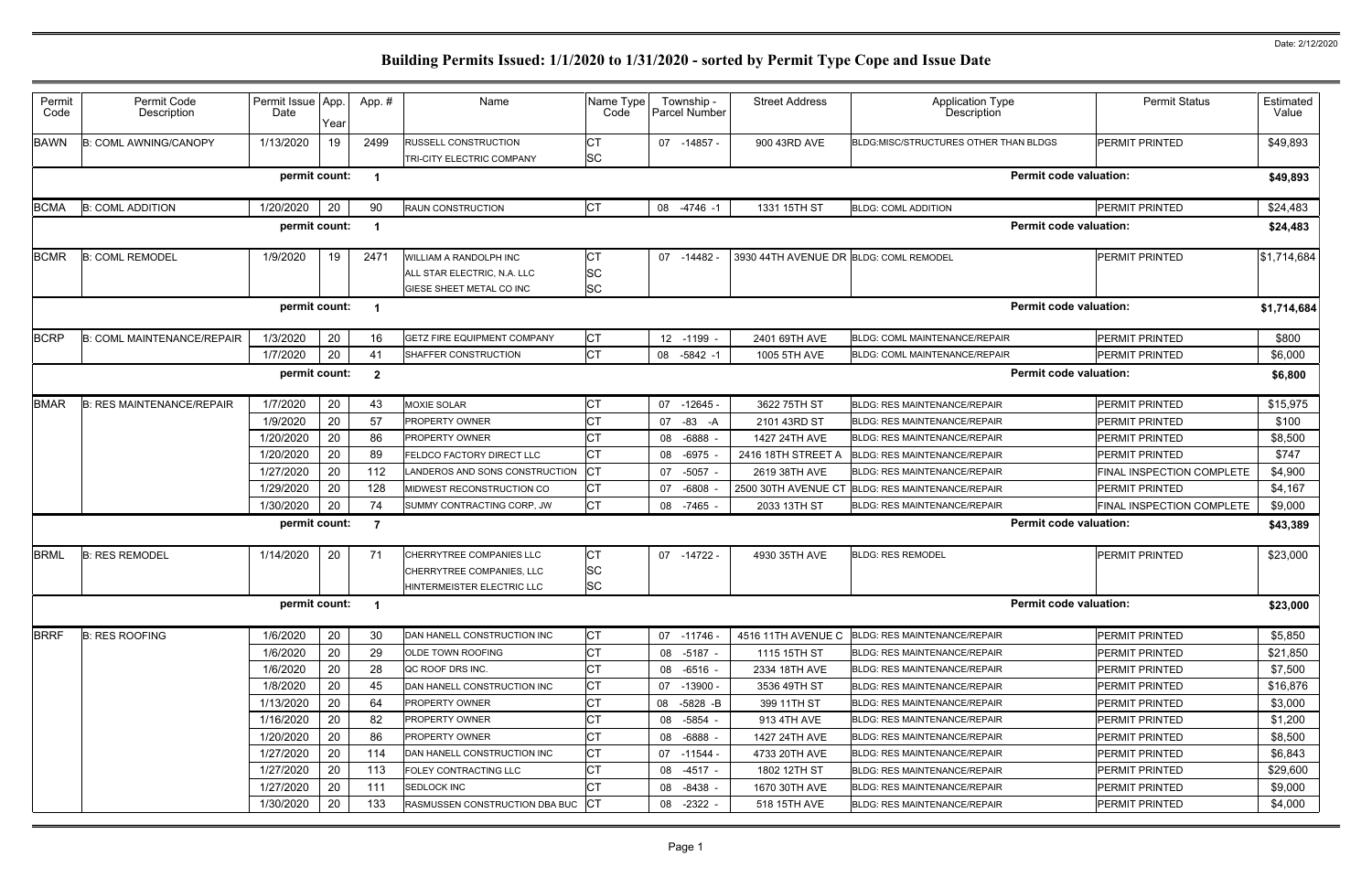| Permit<br>Code   | Permit Code<br>Description                                                | Permit Issue App.<br>Date | Year | App.#                    | Name                              | Name Type<br>Code | Township -<br><b>Parcel Number</b> | <b>Street Address</b>                  | <b>Application Type</b><br>Description     | <b>Permit Status</b>          | Estimated<br>Value |  |
|------------------|---------------------------------------------------------------------------|---------------------------|------|--------------------------|-----------------------------------|-------------------|------------------------------------|----------------------------------------|--------------------------------------------|-------------------------------|--------------------|--|
|                  |                                                                           | permit count:             |      | 11                       |                                   |                   |                                    |                                        |                                            | <b>Permit code valuation:</b> | \$114,219          |  |
| <b>BRSA</b>      | <b>B: RES ADDITION</b>                                                    | 1/22/2020                 | 20   | 93                       | <b>PROPERTY OWNER</b>             | <b>CT</b>         | 08<br>-2659 -                      | 234 48TH ST                            | <b>BLDG: RES ADDITION</b>                  | PERMIT PRINTED                | \$48,600           |  |
|                  |                                                                           | 1/23/2020                 | 20   | 94                       | DELVEAU CONSTRUCTION              | <b>CT</b>         | 07 -5077 -                         | 2621 37TH AVE                          | <b>BLDG: RES ADDITION</b>                  | <b>PERMIT PRINTED</b>         | \$26,200           |  |
|                  |                                                                           |                           |      |                          | KLINGBORG ELECTRIC, ROBERT        | <b>SC</b>         |                                    |                                        |                                            |                               |                    |  |
|                  | permit count:<br><b>Permit code valuation:</b><br>$\overline{\mathbf{2}}$ |                           |      |                          |                                   |                   |                                    |                                        |                                            |                               |                    |  |
| <b>BRSD</b>      | <b>B: RES SIDING</b>                                                      | 1/3/2020                  | 20   | 22                       | FANTH-CURRY HOME IMPRV CO         | <b>CT</b>         | 07 -11846 -                        | 2903 36TH ST                           | <b>BLDG: RES MAINTENANCE/REPAIR</b>        | PERMIT PRINTED                | \$9,383            |  |
|                  |                                                                           | 1/22/2020                 | 20   | 92                       | MARCELENO CONSTRUCTION            | <b>CT</b>         | $-2902$<br>08                      | 2426 5TH AVE                           | <b>BLDG: RES MAINTENANCE/REPAIR</b>        | <b>PERMIT PRINTED</b>         | \$4,000            |  |
|                  |                                                                           | 1/27/2020                 | 20   | 113                      | FOLEY CONTRACTING LLC             | <b>CT</b>         | 08 -4517 -                         | 1802 12TH ST                           | <b>BLDG: RES MAINTENANCE/REPAIR</b>        | PERMIT PRINTED                | \$29,600           |  |
|                  |                                                                           | 1/29/2020                 | 20   | 127                      | SUBURBAN CONSTRUCTION INC         | <b>CT</b>         | $-2034$ -<br>07                    | 2355 31ST ST                           | <b>BLDG: RES MAINTENANCE/REPAIR</b>        | <b>PERMIT PRINTED</b>         | \$15,808           |  |
|                  |                                                                           | 1/30/2020                 | 20   | 132                      | INNOVATIONS GENERAL CONTRACTOR CT |                   | 08<br>$-6990 -1$                   | 2743 11TH AVE                          | BLDG: RES MAINTENANCE/REPAIR               | PERMIT PRINTED                | \$5,500            |  |
|                  |                                                                           | permit count:             |      | -5                       |                                   |                   |                                    |                                        |                                            | <b>Permit code valuation:</b> | \$64,291           |  |
| <b>BSMT</b>      | <b>B: RES BASEMENT WATERPROOL</b>                                         | 1/6/2020                  | 20   | 33                       | MIDWEST RECONSTRUCTION CO         | <b>CT</b>         | 07 -11884                          | 3431 52ND STREET CT                    | <b>BLDG: RES MAINTENANCE/REPAIR</b>        | <b>PERMIT PRINTED</b>         | \$4,574            |  |
|                  |                                                                           | 1/7/2020                  | 20   | 42                       | SLAB MASTERS INC. DBA HELITECH    | <b>CT</b>         | -609<br>07                         | 1904 34TH ST                           | <b>BLDG: RES MAINTENANCE/REPAIR</b>        | PERMIT PRINTED                | \$8,777            |  |
|                  |                                                                           | 1/17/2020                 | 20   | 85                       | ABSOLUTELY DRY BASEMENT WATERP    | <b>CT</b>         | 08 -8745                           | 921 32ND AVENUE A                      | <b>BLDG: RES MAINTENANCE/REPAIR</b>        | <b>PERMIT PRINTED</b>         | \$3,800            |  |
|                  |                                                                           | 1/23/2020                 | 20   | 102                      | MIDWEST RECONSTRUCTION CO         | <b>CT</b>         | 08 -3084                           | 1535 28TH AVE                          | <b>BLDG: RES MAINTENANCE/REPAIR</b>        | PERMIT PRINTED                | \$10,389           |  |
|                  |                                                                           | 1/23/2020                 | 20   | 103                      | MIDWEST RECONSTRUCTION CO         | <b>CT</b>         | 08<br>-386                         | 1121 17TH ST                           | <b>BLDG: RES MAINTENANCE/REPAIR</b>        | PERMIT PRINTED                | \$9,609            |  |
|                  |                                                                           | permit count:             |      | - 5                      |                                   |                   |                                    |                                        |                                            | <b>Permit code valuation:</b> | \$37,149           |  |
| <b>BSPK</b>      | <b>B: COML SPRINKLER SYSTEM</b>                                           | 1/31/2020                 | 20   | 125                      | NELSON FIRE PROTECTION            | <b>CT</b>         | 07 -14482 -                        |                                        | 3930 44TH AVENUE DR BLDG: SPRINKLER SYSTEM | PERMIT PRINTED                | \$78,000           |  |
|                  |                                                                           | permit count:             |      |                          |                                   |                   |                                    |                                        |                                            | <b>Permit code valuation:</b> | \$78,000           |  |
| <b>BSTP</b>      | <b>B: STEPS</b>                                                           | 1/2/2020                  | 20   | 13                       | <b>OLDE TOWN ROOFING</b>          | <b>CT</b>         | 08 -5879 -                         | 406 9TH ST                             | <b>BLDG: RES MAINTENANCE/REPAIR</b>        | PERMIT PRINTED                | \$2,500            |  |
|                  |                                                                           | permit count:             |      |                          |                                   |                   |                                    |                                        |                                            | <b>Permit code valuation:</b> |                    |  |
|                  |                                                                           |                           |      |                          |                                   |                   |                                    |                                        |                                            |                               | \$2,500            |  |
|                  | $BTWR$ $B:$ COML CELLULAR STATION/TOV $1/27/2020$ 20 $39$                 |                           |      |                          | MURPHY TOWER SERVICE LLC          | <b>CT</b>         | 08 -328 -C                         | 1415 RIVER DR                          | BLDG: CELLULAR STATION/TOWER               | PERMIT PRINTED                | \$125,000          |  |
|                  |                                                                           | permit count: 1           |      |                          |                                   |                   |                                    |                                        |                                            | <b>Permit code valuation:</b> | \$125,000          |  |
| <b>BWAL</b>      | <b>B: RETAINING WALL</b>                                                  | 1/13/2020                 | 20   | 59                       | JL HARDSCAPE                      | <b>CT</b>         | 08 -8666 -                         | 904 51ST ST                            | <b>BLDG: MISC STRUCTURE</b>                | PERMIT PRINTED                | \$48,000           |  |
|                  |                                                                           | permit count: 1           |      |                          |                                   |                   |                                    |                                        |                                            | <b>Permit code valuation:</b> | \$48,000           |  |
| <b>BWKH</b>      | <b>B: WRECK HOUSE</b>                                                     | 1/31/2020 20              |      | 136                      | RED STAR INC                      | <b>CT</b>         | 07 -359 -                          | 3333 43RD AVE                          | <b>WRECK: 1 FAMILY HOUSE</b>               | PERMIT PRINTED                | \$3,000            |  |
|                  |                                                                           | permit count: 1           |      |                          |                                   |                   |                                    |                                        |                                            | <b>Permit code valuation:</b> | \$3,000            |  |
| DRN <sub>1</sub> | ENG: CLASS 1 DRAINAGE                                                     | 1/10/2020                 | 20   | 59                       | JL HARDSCAPE                      | <b>CT</b>         | 08 -8666 -                         | 904 51ST ST                            | <b>BLDG: MISC STRUCTURE</b>                | PERMIT PRINTED                | \$48,000           |  |
|                  |                                                                           | 1/22/2020                 | 20   | 93                       | <b>PROPERTY OWNER</b>             | <b>CT</b>         | 08 -2659 -                         | 234 48TH ST                            | <b>BLDG: RES ADDITION</b>                  | PERMIT PRINTED                | \$48,600           |  |
|                  |                                                                           | permit count:             |      | $\overline{\phantom{a}}$ |                                   |                   |                                    |                                        |                                            | <b>Permit code valuation:</b> | \$96,600           |  |
| EC               | E: COML ELECTRICAL                                                        | 1/13/2020                 | 19   | 2471                     | WILLIAM A RANDOLPH INC            | <b>CT</b>         | 07 -14482 -                        | 3930 44TH AVENUE DR BLDG: COML REMODEL |                                            | PERMIT PRINTED                | \$1,714,684        |  |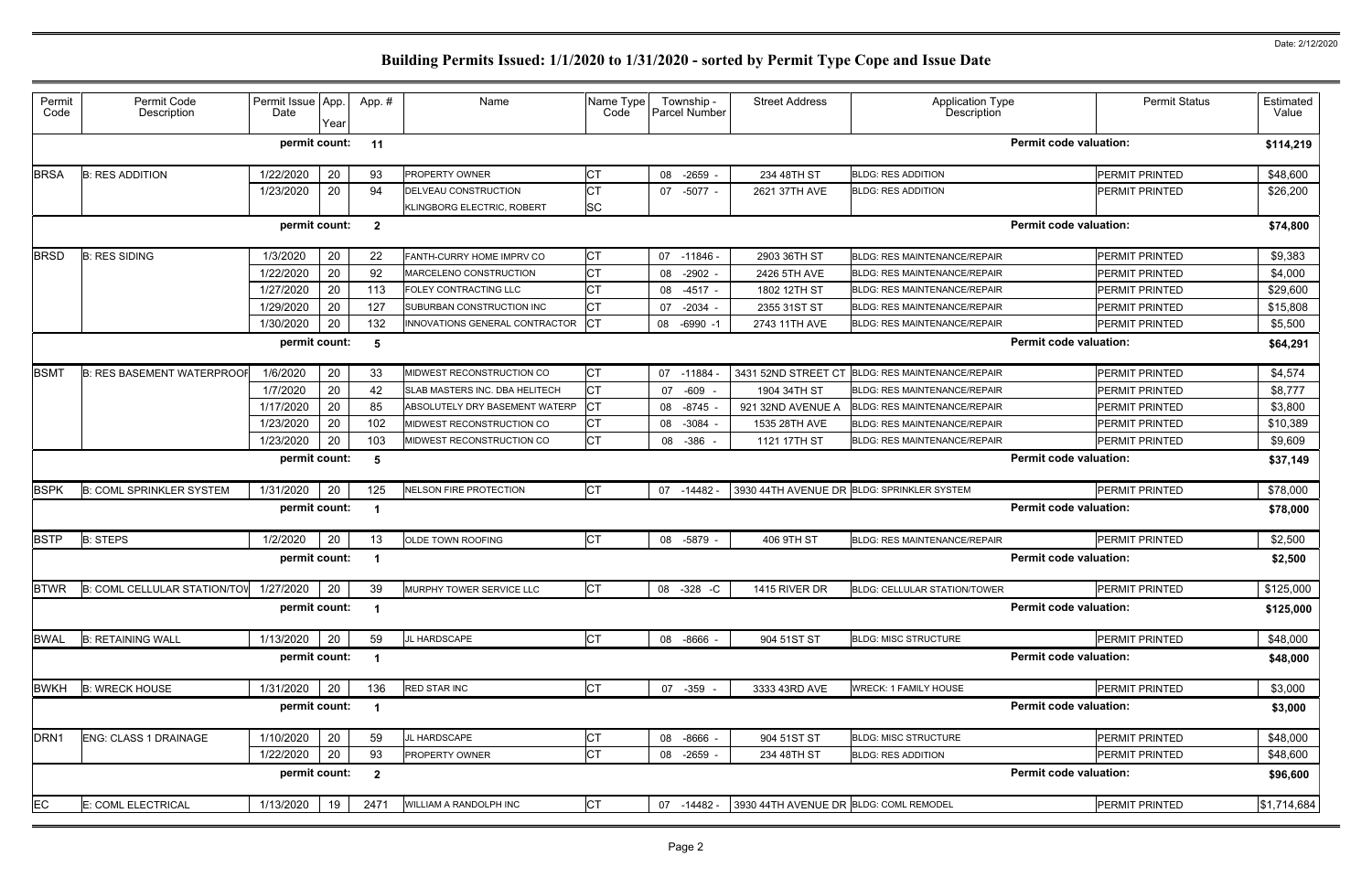| Permit<br>Code   | Permit Code<br>Description                                                         | Permit Issue App.<br>Date | Year | App.# | Name                                  | Name Type<br>Code | Township -<br><b>Parcel Number</b> | <b>Street Address</b>                  | <b>Application Type</b><br>Description | <b>Permit Status</b>      | Estimated<br>Value |  |
|------------------|------------------------------------------------------------------------------------|---------------------------|------|-------|---------------------------------------|-------------------|------------------------------------|----------------------------------------|----------------------------------------|---------------------------|--------------------|--|
| EC               | E: COML ELECTRICAL                                                                 | 1/13/2020                 | 19   | 2471  | ALL STAR ELECTRIC, N.A. LLC           | SC                | 07 -14482 -                        | 3930 44TH AVENUE DR BLDG: COML REMODEL |                                        | PERMIT PRINTED            | \$1,714,684        |  |
|                  |                                                                                    |                           |      |       | GIESE SHEET METAL CO INC              | <b>SC</b>         |                                    |                                        |                                        |                           |                    |  |
|                  |                                                                                    | 1/31/2020                 | 19   | 2442  | <b>PROPERTY OWNER</b>                 | <b>CT</b>         | 07 -13308 -                        | 3755 41ST ST                           | BLDG: COML MAINTENANCE/REPAIR          | PERMIT PRINTED            | \$13,000           |  |
|                  |                                                                                    |                           |      |       | <b>CRAWFORD HEATING &amp; COOLING</b> | <b>SC</b>         |                                    |                                        |                                        |                           |                    |  |
|                  |                                                                                    |                           |      |       | ADVANTAGE ELCTRL SERVICES INC         | <b>SC</b>         |                                    |                                        |                                        |                           |                    |  |
|                  |                                                                                    | permit count: 2           |      |       |                                       |                   |                                    |                                        | <b>Permit code valuation:</b>          |                           | \$1,727,684        |  |
| ECM6             | E: COML ELCT MTR RECNCT (6 M                                                       | 1/22/2020                 | 20   | 91    | <b>PROPERTY OWNER</b>                 | <b>CT</b>         | 08 -8438 -                         | 1670 30TH AVE                          | ELCT: ELCT MTR RECONNCT AFTER 6 MONTHS | <b>PERMIT PRINTED</b>     | \$250              |  |
|                  |                                                                                    | 1/31/2020                 | 20   | 134   | DAVENPORT ELECTRIC CONTRACT CO        | Iст               | 08<br>-5841 -                      | 1025 5TH AVE                           | ELCT: ELCT MTR RECONNCT AFTER 6 MONTHS | FINAL INSPECTION COMPLETE | \$0                |  |
|                  | permit count:<br><b>Permit code valuation:</b><br>$\overline{\mathbf{2}}$<br>\$250 |                           |      |       |                                       |                   |                                    |                                        |                                        |                           |                    |  |
| ER               | E: RES ELECTRICAL                                                                  | 1/2/2020                  | 20   | 15    | <b>BLAZE RESTORATION INC</b>          | <b>CT</b>         | $-2210 -$<br>07                    | 2412 28TH ST                           | <b>ELEC: REWIRE</b>                    | PERMIT PRINTED            | \$0                |  |
|                  |                                                                                    | 1/2/2020                  | 19   | 2352  | ROCK RIVER ELECTRIC INC               | <b>CT</b>         | 08<br>$-8002 -1$                   | 1213 14TH AVE                          | <b>BLDG: RES REMODEL</b>               | PERMIT PRINTED            | \$15,000           |  |
|                  |                                                                                    |                           |      |       | <b>WATSON PLUMBING AND MECHANICAL</b> | <b>SC</b>         |                                    |                                        |                                        |                           |                    |  |
|                  |                                                                                    | 1/6/2020                  | 20   | 27    | <b>QUALITY ELECTRIC</b>               | <b>CT</b>         | -6250 -<br>07                      | 2405 47TH ST                           | <b>ELEC: SERVICE</b>                   | FINAL INSPECTION COMPLETE | \$0                |  |
|                  |                                                                                    | 1/7/2020                  | 20   | 43    | <b>MOXIE SOLAR</b>                    | <b>CT</b>         | -12645 -<br>07                     | 3622 75TH ST                           | <b>BLDG: RES MAINTENANCE/REPAIR</b>    | PERMIT PRINTED            | \$15,975           |  |
|                  |                                                                                    | 1/9/2020                  | 19   | 2506  | MCDERMOTT CONCRETE LLC                | <b>CT</b>         | 08 -8867 -                         | 2907 2ND ST                            | <b>BLDG: RES REMODEL</b>               | PERMIT PRINTED            | \$17,000           |  |
|                  |                                                                                    |                           |      |       | KLINGBORG ELECTRIC, ROBERT            | <b>SC</b>         |                                    |                                        |                                        |                           |                    |  |
|                  |                                                                                    |                           |      |       | WATSON PLUMBING AND MECHANICAL        | <b>SC</b>         |                                    |                                        |                                        |                           |                    |  |
|                  |                                                                                    | 1/13/2020                 | 20   | 61    | <b>PROPERTY OWNER</b>                 | <b>CT</b>         | 07 -9528 -                         | 3517 49TH ST                           | <b>ELEC: SERVICE</b>                   | <b>PERMIT PRINTED</b>     | \$0                |  |
|                  |                                                                                    | 1/14/2020                 | 20   | 71    | CHERRYTREE COMPANIES LLC              | <b>CT</b>         | 07 -14722 -                        | 4930 35TH AVE                          | <b>BLDG: RES REMODEL</b>               | PERMIT PRINTED            | \$23,000           |  |
|                  |                                                                                    |                           |      |       | CHERRYTREE COMPANIES, LLC             | <b>SC</b>         |                                    |                                        |                                        |                           |                    |  |
|                  |                                                                                    |                           |      |       | HINTERMEISTER ELECTRIC LLC            | <b>SC</b>         |                                    |                                        |                                        |                           |                    |  |
|                  |                                                                                    | 1/15/2020                 | 20   | 72    | KOEHLER ELECTRIC INC, J W             | <b>CT</b>         | 07 -11768 -                        | 1146 46TH ST                           | ELEC: WIRING, MISC                     | <b>PERMIT PRINTED</b>     | \$0                |  |
|                  |                                                                                    | 1/16/2020                 | 20   | 73    | <b>RGS ELECTRIC COMPANY</b>           | <b>CT</b>         | 08 -5195 -                         | 1333 15TH STREET A                     | <b>ELEC: REWIRE</b>                    | <b>PERMIT PRINTED</b>     | \$3,450            |  |
|                  |                                                                                    | 1/23/2020                 | 20   | 96    | TRI-CITY ELECTRIC COMPANY             | <b>CT</b>         | 08 -4525 -                         | 1834 12TH ST                           | <b>ELEC: SERVICE</b>                   | <b>PERMIT PRINTED</b>     | \$0                |  |
|                  |                                                                                    | 1/24/2020                 | 19   | 336   | BYRON POWELL REMODELING & REPA        | СT                | $-8264$<br>07                      | 1116 52ND STREET CT                    | <b>BLDG: RES REMODEL</b>               | PERMIT PRINTED            | \$50,000           |  |
|                  |                                                                                    |                           |      |       | <b>BLONDELL PLUMBING SERVICES</b>     | <b>SC</b>         |                                    |                                        |                                        |                           |                    |  |
|                  |                                                                                    |                           |      |       | HEATCO SERVICE COMPANY                | <b>SC</b>         |                                    |                                        |                                        |                           |                    |  |
|                  |                                                                                    |                           |      |       | <b>TRINITY ELECTRIC</b>               | <b>SC</b>         |                                    |                                        |                                        |                           |                    |  |
|                  |                                                                                    | 1/24/2020                 | 19   | 2218  | <b>BLACKHAWK BUILDERS</b>             | <b>CT</b>         | 08 -6817 -28                       | 2309 9TH AVE                           | <b>BLDG: RES ADDITION</b>              | PERMIT PRINTED            | \$138,236          |  |
|                  |                                                                                    |                           |      |       | POINT ELECTRIC                        | SC                |                                    |                                        |                                        |                           |                    |  |
|                  |                                                                                    | 1/27/2020                 | 20   | 86    | PROPERTY OWNER                        | <b>CT</b>         | 08 -6888 -                         | 1427 24TH AVE                          | BLDG: RES MAINTENANCE/REPAIR           | PERMIT PRINTED            | \$8,500            |  |
|                  |                                                                                    | permit count: 13          |      |       |                                       |                   |                                    |                                        | <b>Permit code valuation:</b>          |                           | \$271,161          |  |
| ERM <sub>6</sub> | E: RES ELCT MTR RECNCT (6 MO)                                                      | 1/2/2020                  | 20   | 14    | <b>PROPERTY OWNER</b>                 | <b>CT</b>         | 08 -4726 -                         | 5300 RIVER DR                          | ELCT: ELCT MTR RECONNCT AFTER 6 MONTHS | <b>PERMIT PRINTED</b>     | \$200              |  |
|                  |                                                                                    | 1/3/2020                  | 20   | 21    | CONRAD ELECTRIC & REMODELING          | <b>CT</b>         | 07<br>$-2396 - B$                  | 3310 39TH ST                           | ELCT: ELCT MTR RECONNCT AFTER 6 MONTHS | FINAL INSPECTION COMPLETE | \$0                |  |
|                  |                                                                                    | 1/10/2020                 | 20   | 60    | <b>PROPERTY OWNER</b>                 | <b>CT</b>         | 08 -2633 -                         | 2409 5TH AVE                           | ELCT: ELCT MTR RECONNCT AFTER 6 MONTHS | PERMIT PRINTED            | \$0                |  |
|                  |                                                                                    | 1/23/2020                 | 20   | 97    | <b>PROPERTY OWNER</b>                 | <b>CT</b>         | 08 -3172 -                         | 1823 4TH ST                            | ELCT: ELCT MTR RECONNCT AFTER 6 MONTHS | PERMIT PRINTED            | \$0                |  |
|                  |                                                                                    | permit count: 4           |      |       |                                       |                   |                                    |                                        | <b>Permit code valuation:</b>          |                           | \$200              |  |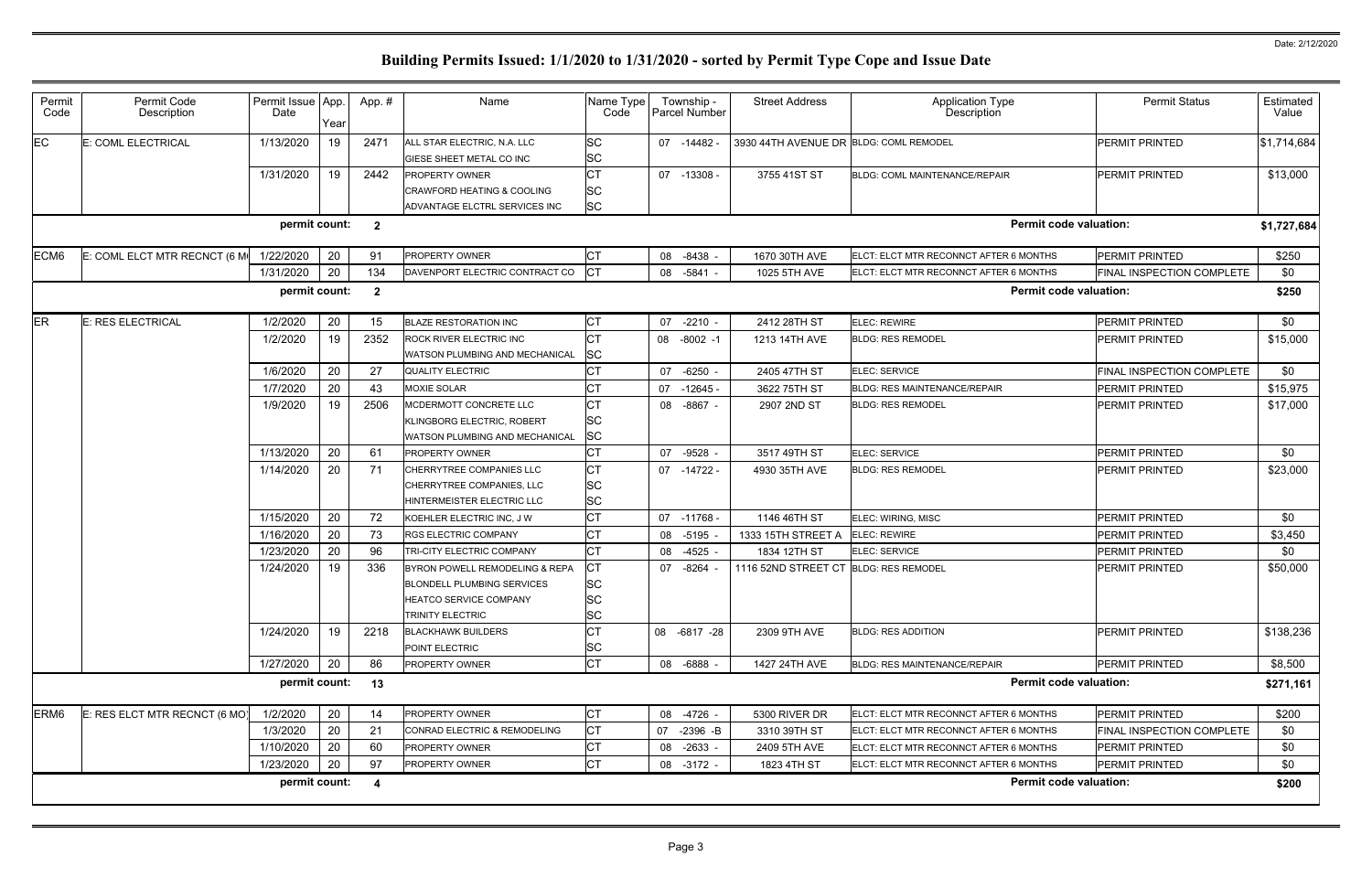| Permit<br>Code | Permit Code<br>Description | Permit Issue App.<br>Date | Year           | App.#          | Name                                                                                                                                                  | Name Type<br>Code                                      | Township -<br>Parcel Number | <b>Street Address</b>                  | <b>Application Type</b><br>Description            | <b>Permit Status</b>      | Estimated<br>Value |
|----------------|----------------------------|---------------------------|----------------|----------------|-------------------------------------------------------------------------------------------------------------------------------------------------------|--------------------------------------------------------|-----------------------------|----------------------------------------|---------------------------------------------------|---------------------------|--------------------|
| <b>MC</b>      | M: COML MECHANICAL         | 1/7/2020                  | 20             | 38             | <b>CRAWFORD HEATING &amp; COOLING</b>                                                                                                                 | <b>CT</b>                                              | 07<br>-13021 -              | 2200 52ND AVE                          | HTG: ROOFTOP UNIT, REPLACE                        | <b>PERMIT PRINTED</b>     | \$13,900           |
|                |                            | 1/7/2020                  | 19             | 2011           | MCDERMOTT CONSTRUCTION<br>WATSON PLUMBING AND MECHANICAL<br>KLINGBORG ELECTRIC, ROBERT<br><b>BRADY COMPANY, JL</b>                                    | <b>CT</b><br><b>SC</b><br>SC<br>SC                     | 08 -4177 -                  | 1901 7TH ST                            | <b>BLDG: MISC STRUCTURE</b>                       | <b>PERMIT PRINTED</b>     | \$78,000           |
|                |                            | 1/8/2020                  | 20             | 50             | <b>HEATCO SERVICE COMPANY</b>                                                                                                                         | <b>CT</b>                                              | 08<br>$-8443 - 1$           | 1600 30TH AVE                          | HTG: CHIMNEY, INSTALL                             | <b>PERMIT PRINTED</b>     | \$1,500            |
|                |                            | 1/10/2020                 | 19             | 648            | MIDWEST COMPLETE CONSTRUCTION<br>PETERSEN PLUMBING AND HEATING<br>TRI-CITY ELECTRIC COMPANY<br>DOUG'S HEATING & AIR COND<br>DOUG'S HEATING & AIR COND | <b>CT</b><br><b>SC</b><br><b>SC</b><br>SC<br><b>SC</b> | 07 -10841 -                 | 3113 41ST ST                           | <b>BLDG: COML REMODEL</b>                         | FINAL INSPECTION COMPLETE | \$39,300           |
|                |                            | 1/23/2020                 | 19             | 2471           | WILLIAM A RANDOLPH INC<br>ALL STAR ELECTRIC, N.A. LLC<br>GIESE SHEET METAL CO INC                                                                     | <b>CT</b><br><b>SC</b><br><b>SC</b>                    | 07 -14482 -                 | 3930 44TH AVENUE DR BLDG: COML REMODEL |                                                   | <b>PERMIT PRINTED</b>     | \$1,714,684        |
|                |                            | 1/27/2020                 | 19             | 2442           | <b>PROPERTY OWNER</b><br><b>CRAWFORD HEATING &amp; COOLING</b><br>ADVANTAGE ELCTRL SERVICES INC                                                       | <b>CT</b><br><b>SC</b><br><b>SC</b>                    | 07 -13308 -                 | 3755 41ST ST                           | <b>BLDG: COML MAINTENANCE/REPAIR</b>              | <b>PERMIT PRINTED</b>     | \$13,000           |
|                |                            | 1/27/2020                 | 20             | 110            | TOTAL MAINTENANCE INC                                                                                                                                 | <b>CT</b>                                              | 07<br>$-14034$              | 515 VALLEY VIEW DR                     | HTG: ROOFTOP UNIT, REPLACE                        | <b>PERMIT PRINTED</b>     | \$27,446           |
|                |                            | 1/27/2020                 | 20             | 107            | CRAWFORD HEATING & COOLING                                                                                                                            | <b>CT</b>                                              | $-5557 -$<br>08             | 1202 4TH AVE                           | HTG: BOILER/FURNACE, REPLACE                      | <b>PERMIT PRINTED</b>     | \$3,289            |
|                |                            | 1/28/2020                 | 20             | 119            | KALE HEATING & AC                                                                                                                                     | <b>CT</b>                                              | 08 -7114 -D                 | 829 18TH AVE                           | HTG: BOILER/FURNACE, REPLACE                      | PERMIT PRINTED            | \$2,562            |
|                |                            | 1/30/2020                 | 20             | 129            | <b>BITLER HEATING</b>                                                                                                                                 | <b>CT</b>                                              | -1853 -<br>08               | 2006 16TH ST                           | HTG: BOILER/FURNACE, REPLACE                      | <b>PERMIT PRINTED</b>     | \$5,500            |
|                |                            | permit count:             |                | 10             |                                                                                                                                                       |                                                        |                             |                                        | <b>Permit code valuation:</b>                     |                           | \$1,899,181        |
| <b>MM</b>      | ZM: MECHANICAL (MAIL-IN)   | 1/28/2020                 | $\overline{0}$ | 1242           | HOMETOWN PLUMBING & HEATING CO                                                                                                                        | СT                                                     | 08 -7168 -2                 | 1808 7TH ST                            | HTG: AIR CONDITIONING, REPLACE                    | <b>PERMIT PRINTED</b>     | \$0                |
|                |                            | 1/28/2020                 | $\mathbf 0$    | 1271           | A & A A/C & REFRIGERATION                                                                                                                             | <b>CT</b>                                              | 08 -7168 -2                 | 1812 7TH ST                            | HTG: OTHER, INSTALL/REPLACE                       | PERMIT PRINTED            | \$0                |
|                |                            | permit count:             |                | $\overline{2}$ |                                                                                                                                                       |                                                        |                             |                                        | <b>Permit code valuation:</b>                     |                           | \$0                |
| <b>MR</b>      | M: RES MECHANICAL          | 1/2/2020                  | 20             |                | KALE HEATING & AC                                                                                                                                     | <b>CT</b>                                              | 07<br>$-9210 -1$            | 4134 28TH AVE                          | HTG: BOILER/FURNACE, REPLACE                      | <b>PERMIT PRINTED</b>     | \$3,647            |
|                |                            | 1/2/2020                  | 20             |                | <b>FAMILY HEATING &amp; COOLING</b>                                                                                                                   | CT                                                     | 08 -1817 -                  | 1001 53RD ST                           | HTG: BOILER/FURNACE, REPLACE                      | <b>PERMIT PRINTED</b>     | \$3,650            |
|                |                            | 1/2/2020                  | 20             |                | KALE HEATING & AC                                                                                                                                     | <b>CT</b>                                              | 08 -4249 -                  | 1617 25TH ST                           | HTG: FURNACE/AC, REPLACE                          | <b>PERMIT PRINTED</b>     | \$7,000            |
|                |                            | 1/2/2020                  | 20             |                | BRADY COMPANY, J L                                                                                                                                    | <b>CT</b>                                              | 08 -4700 -                  | 1216 26TH ST                           | HTG: BOILER/FURNACE, REPLACE                      | <b>PERMIT PRINTED</b>     | \$3,000            |
|                |                            | 1/2/2020                  | 20             |                | KALE HEATING & AC                                                                                                                                     | <b>CT</b>                                              | 08 -6470 -                  | 5407 7TH AVE                           | HTG: BOILER/FURNACE. REPLACE                      | <b>PERMIT PRINTED</b>     | \$3,000            |
|                |                            | 1/2/2020                  | 20             |                | BRADY COMPANY, J L                                                                                                                                    | <b>CT</b>                                              | 08 -8913 -                  | 508 30TH AVE                           | HTG: FURNACE/AC, REPLACE                          | <b>PERMIT PRINTED</b>     | \$7,000            |
|                |                            | 1/3/2020                  | 20             | 20             | KALE HEATING & AC                                                                                                                                     | <b>CT</b>                                              | 08 -7366 -                  | 2310 6TH ST                            | <b>HTG: BOILER/FURNACE. REPLACE</b>               | <b>PERMIT PRINTED</b>     | \$4,056            |
|                |                            | 1/6/2020                  | 20             | 25             | O'DELLS HEATING AND AC                                                                                                                                | <b>CT</b>                                              | 07<br>$-1812 -$             | 1635 34TH ST                           | HTG: FURNACE/AC, REPLACE                          | <b>PERMIT PRINTED</b>     | \$5,100            |
|                |                            | 1/6/2020                  | 20             | 31             | <b>HEATCO SERVICE COMPANY</b>                                                                                                                         | <b>CT</b>                                              | 07 -8198 -                  | 5415 28TH AVE                          | <b>HTG: GAS PIPING</b>                            | <b>PERMIT PRINTED</b>     | \$120              |
|                |                            | 1/7/2020                  | 20             | 35             | WATSON PLBG & MECHANICAL INC<br>WATSON PLBG & MECHANICAL INC                                                                                          | <b>CT</b><br>СT                                        | 08 -5912 -                  | 709 4TH AVE                            | HTG: BOILER/FURNACE, REPLACE                      | <b>PERMIT PRINTED</b>     | \$3,000            |
|                |                            | 1/8/2020                  | 20             | 46             | HEATCO SERVICE COMPANY                                                                                                                                | <b>CT</b>                                              | 08 -3867 -                  | 2322 7TH ST                            | HTG: BOILER/FURNACE, REPLACE                      | FINAL INSPECTION COMPLETE | \$2,900            |
|                |                            | 1/8/2020                  | 20             | 47             | TOTAL MAINTENANCE INC                                                                                                                                 | <b>CT</b>                                              | 08 -8415 -30                | 2301 14TH AVE                          | HTG: FURNACE/AC, REPLACE                          | <b>PERMIT PRINTED</b>     | \$8,811            |
|                |                            | 1/9/2020                  | 20             | 54             | KALE HEATING & AC                                                                                                                                     | <b>CT</b>                                              | 07 -11780 -                 |                                        | 4704 11TH AVENUE D   HTG: BOILER/FURNACE, REPLACE | <b>PERMIT PRINTED</b>     | \$3,950            |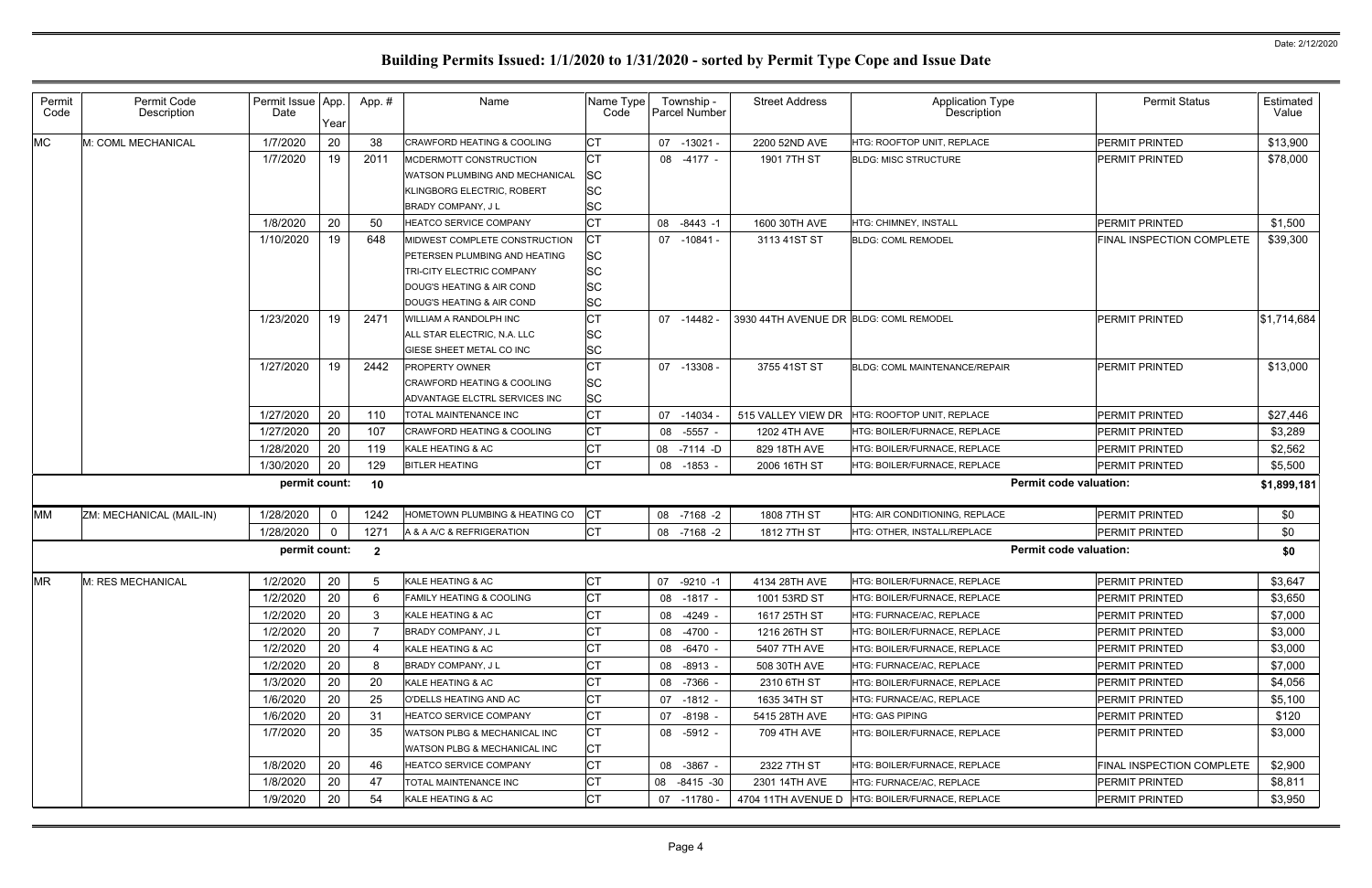| Permit<br>Code   | Permit Code<br>Description   | Permit Issue App.<br>Date | Year | App.#                   | Name                                    | Name Type<br>Code | Township -<br><b>Parcel Number</b> | <b>Street Address</b> | <b>Application Type</b><br>Description                      | <b>Permit Status</b>      | Estimated<br>Value |
|------------------|------------------------------|---------------------------|------|-------------------------|-----------------------------------------|-------------------|------------------------------------|-----------------------|-------------------------------------------------------------|---------------------------|--------------------|
| <b>MR</b>        | M: RES MECHANICAL            | 1/9/2020                  | 20   | 55                      | <b>BRADY COMPANY, JL</b>                | <b>CT</b>         | 07 -2162 -                         | 2396 27TH ST          | <b>ITG: BOILER/FURNACE. REPLACE</b>                         | PERMIT PRINTED            | \$2,400            |
|                  |                              | 1/9/2020                  | 20   | 56                      | <b>BRADY COMPANY, JL</b>                | <b>CT</b>         | 08<br>$-2232 -$                    | 1835 14TH AVE         | HTG: BOILER/FURNACE, REPLACE                                | PERMIT PRINTED            | \$9,000            |
|                  |                              | 1/14/2020                 | 20   | 67                      | KALE HEATING & AC                       | <b>CT</b>         | $07 - 11021 -$                     |                       | 4708 18TH AVENUE CT HTG: FURNACE/AC, REPLACE                | PERMIT PRINTED            | \$7,272            |
|                  |                              | 1/14/2020                 | 20   | 68                      | KALE HEATING & AC                       | <b>CT</b>         | $-6578 -$<br>07                    | 1403 37TH ST          | HTG: BOILER/FURNACE, REPLACE                                | PERMIT PRINTED            | \$1,600            |
|                  |                              | 1/16/2020                 | 20   | 77                      | <b>BRADY COMPANY, JL</b>                | <b>CT</b>         | 07 -10146 -                        | 5005 47TH AVE         | HTG: BOILER/FURNACE, REPLACE                                | PERMIT PRINTED            | \$2,800            |
|                  |                              | 1/16/2020                 | 20   | 78                      | <b>BRADY COMPANY, JL</b>                | <b>CT</b>         | -2329<br>07                        | 2923 24TH AVENUE A    | HTG: BOILER/FURNACE, REPLACE                                | PERMIT PRINTED            | \$3,000            |
|                  |                              | 1/16/2020                 | 20   | 76                      | <b>BRADY COMPANY, JL</b>                | <b>CT</b>         | 08 -2340 -                         | 429 16TH AVE          | HTG: BOILER/FURNACE, REPLACE                                | PERMIT PRINTED            | \$4,430            |
|                  |                              | 1/16/2020                 | 20   | 79                      | BRADY COMPANY, J L                      | <b>CT</b>         | 08<br>-5787 -                      | 619 13TH ST           | HTG: BOILER/FURNACE, REPLACE                                | PERMIT PRINTED            | \$7,000            |
|                  |                              | 1/16/2020                 | 20   | 75                      | <b>BRADY COMPANY, JL</b>                | <b>CT</b>         | 08 -5866 -                         | 419 10TH ST           | HTG: BOILER/FURNACE, REPLACE                                | PERMIT PRINTED            | \$4,390            |
|                  |                              | 1/20/2020                 | 20   | 87                      | <b>FAMILY HEATING &amp; COOLING</b>     | <b>CT</b>         | 08 -1390 -                         | 1720 18TH STREET B    | HTG: BOILER/FURNACE, REPLACE                                | PERMIT PRINTED            | \$4,250            |
|                  |                              | 1/20/2020                 | 20   | 88                      | HOMETOWN PLUMBING & HEATING CO          | Iст               | 08 -1775 -1                        | 5306 6TH AVE          | <b>HTG: BOILER/FURNACE. REPLACE</b>                         | PERMIT PRINTED            | \$5,000            |
|                  |                              | 1/23/2020                 | 20   | 100                     | KALE HEATING & AC                       | <b>CT</b>         | 07<br>-13496 -                     | 4200 22ND AVE         | HTG: BOILER/FURNACE, REPLACE                                | PERMIT PRINTED            | \$950              |
|                  |                              | 1/23/2020                 | 20   | 98                      | <b>FIREPLACES PLUS</b>                  | <b>CT</b>         | 07<br>-14809 -                     | 7406 35TH AVE         | HTG: PREFAB FIREPLACE, INSTALL                              | PERMIT PRINTED            | \$990              |
|                  |                              | 1/23/2020                 | 20   | 95                      | <b>FIREPLACES PLUS</b>                  | <b>CT</b>         | 07<br>-14810 -                     | 7402 35TH AVE         | HTG: PREFAB FIREPLACE, INSTALL                              | PERMIT PRINTED            | \$990              |
|                  |                              | 1/24/2020                 | 20   | 104                     | <b>CUSH COMFORT</b>                     | <b>CT</b>         | 08 -8438 -                         | 1670 30TH AVE         | HTG: FURNACE/AC, REPLACE                                    | PERMIT PRINTED            | \$9,000            |
|                  |                              | 1/27/2020                 | 20   | 108                     | BRADY COMPANY, J L                      | <b>CT</b>         | $-6263 -$<br>07                    | 2314 47TH ST          | HTG: FURNACE/AC, REPLACE                                    | PERMIT PRINTED            | \$6,000            |
|                  |                              | 1/27/2020                 | 20   | 109                     | TOTAL MAINTENANCE INC                   | <b>CT</b>         | 07 -7576 -1                        | 3315 48TH AVE         | HTG: BOILER/FURNACE, REPLACE                                | PERMIT PRINTED            | \$2,513            |
|                  |                              | 1/28/2020                 | 20   | 123                     | <b>BRADY COMPANY, JL</b>                | <b>CT</b>         | 07<br>-10116 -                     |                       | 5018 44TH AVENUE CT HTG: BOILER/FURNACE, REPLACE            | PERMIT PRINTED            | \$2,000            |
|                  |                              | 1/28/2020                 | 20   | 122                     | <b>CRAWFORD HEATING &amp; COOLING</b>   | <b>CT</b>         | 07 -12417 -1                       | 3908 25TH ST          | HTG: BOILER/FURNACE, REPLACE                                | PERMIT PRINTED            | \$1,890            |
|                  |                              | 1/28/2020                 | 20   | 120                     | <b>FREED HEATING &amp; AC</b>           | <b>CT</b>         | $-920 - B$<br>07                   | 1816 43RD STREET A    | HTG: BOILER/FURNACE, REPLACE                                | PERMIT PRINTED            | \$2,700            |
|                  |                              | 1/28/2020                 | 20   | 121                     | <b>HEATCO SERVICE COMPANY</b>           | <b>CT</b>         | 08 -1735 -                         | 1110 26TH ST          | HTG: BOILER/FURNACE, REPLACE                                | FINAL INSPECTION COMPLETE | \$3,500            |
|                  |                              | 1/28/2020                 | 20   | 124                     | KLAUER HEATING & AC LTD                 | <b>CT</b>         | $-3061 - 7$<br>08                  | 1522 ELM LN           | HTG: OTHER, INSTALL/REPLACE                                 | PERMIT PRINTED            | \$680              |
|                  |                              | 1/30/2020                 | 20   | 130                     | KALE HEATING & AC                       | <b>CT</b>         | $-12605 - 2$<br>07                 | 3384 37TH AVE         | HTG: BOILER/FURNACE, REPLACE                                | PERMIT PRINTED            | \$3,874            |
|                  |                              | 1/30/2020                 | 19   | 1805                    | DAVE PROCHASKA CONST.                   | <b>CT</b>         | 07<br>-14809 -                     | 7406 35TH AVE         | BLDG:RES/NEW, SINGLE FAMILY ATTD (TOWNHOUSE)                | PERMIT PRINTED            | \$199,000          |
|                  |                              |                           |      |                         | <b>WATSON PLBG &amp; MECHANICAL INC</b> | <b>SC</b>         |                                    |                       |                                                             |                           |                    |
|                  |                              |                           |      |                         | ELITE ELECTRIC                          | <b>SC</b>         |                                    |                       |                                                             |                           |                    |
|                  |                              |                           |      |                         | WATSON PLBG & MECHANICAL INC            | <b>SC</b>         |                                    |                       |                                                             |                           |                    |
|                  |                              | 1/30/2020                 | 19   | 1807                    | DAVE PROCHASKA CONST.                   | IСT               | 07 -14810 -                        | 7402 35TH AVE         | BLDG:RES/NEW, SINGLE FAMILY ATTD (TOWNHOUSE) PERMIT PRINTED |                           | \$199,000          |
|                  |                              |                           |      |                         | <b>WATSON PLUMBING AND MECHANICAL</b>   | <b>SC</b>         |                                    |                       |                                                             |                           |                    |
|                  |                              |                           |      |                         | ELITE ELECTRIC                          | <b>SC</b>         |                                    |                       |                                                             |                           |                    |
|                  |                              |                           |      |                         | WATSON PLBG & MECHANICAL INC            | <b>SC</b>         |                                    |                       |                                                             |                           |                    |
|                  |                              | 1/30/2020                 | 20   | 131                     | BRADY COMPANY, J L                      | <b>CT</b>         | 08 -5208 -                         |                       | 556 53RD STREET DR HTG: BOILER/FURNACE, REPLACE             | PERMIT PRINTED            | \$3,000            |
|                  |                              | permit count:             |      | 39                      |                                         |                   |                                    |                       | <b>Permit code valuation:</b>                               |                           | \$542,463          |
| PCM <sub>6</sub> | P: COML GAS MTR RECONCT (6 M | 1/27/2020                 | 20   | 106                     | <b>CRAWFORD COMPANY</b>                 | <b>CT</b>         | 08 -5557 -                         | 1202 4TH AVE          | PLBG: GAS MTR RECONNECT AFTER 6 MONTHS                      | PERMIT PRINTED            | \$3,000            |
|                  |                              | permit count:             |      | $\overline{\mathbf{1}}$ |                                         |                   |                                    |                       | <b>Permit code valuation:</b>                               |                           | \$3,000            |
| PCR <sub>6</sub> | P: RES GAS MTR RECONCT (6 MC | 1/8/2020                  | 20   | 49                      | <b>HEATCO SERVICE COMPANY</b>           | Iст               | 08 - 5244                          | 1311 3RD STREET A     | HTG: GAS MTR RECONNECT AFTER 6 MONTHS                       | PERMIT PRINTED            | \$600              |
|                  |                              | 1/28/2020                 | 19   | 1847                    | <b>PROPERTY OWNER</b>                   | <b>CT</b>         | 07 -359 -                          | 3510 44TH AVE         | <b>BLDG: RES MAINTENANCE/REPAIR</b>                         | FINAL INSPECTION COMPLETE | \$15,150           |
|                  |                              |                           |      |                         | <b>CRAWFORD COMPANY</b>                 | ΙSC               |                                    |                       |                                                             |                           |                    |
|                  |                              | 1/28/2020                 | 19   | 1850                    | <b>PROPERTY OWNER</b>                   | <b>CT</b>         | 07 -359 -                          | 3526 44TH AVE         | <b>BLDG: RES MAINTENANCE/REPAIR</b>                         | FINAL INSPECTION COMPLETE | \$0                |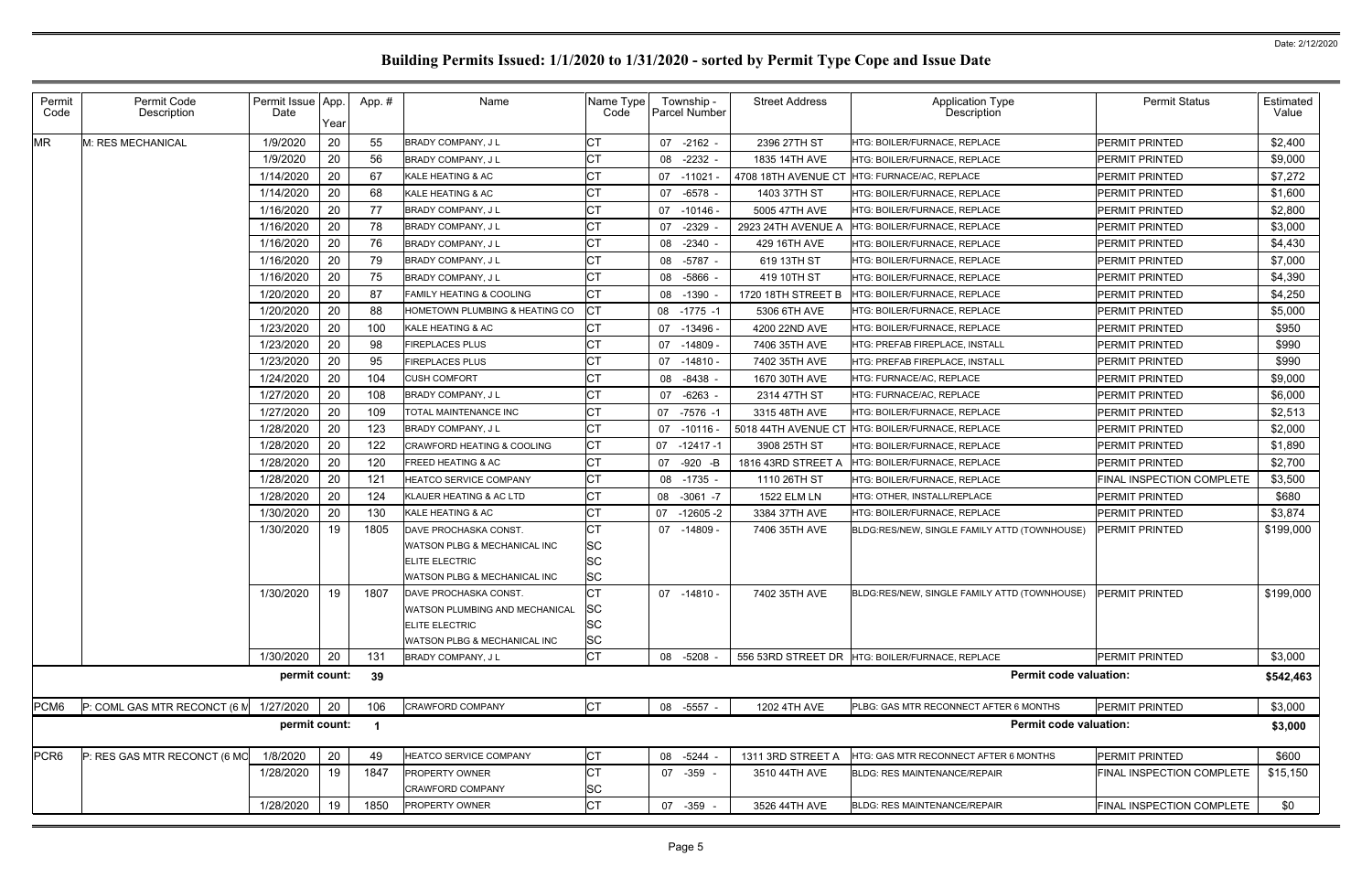| Permit<br>Code   | Permit Code<br>Description   | Permit Issue App.<br>Date | Year         | App.#                   | Name                                                                                   | Name Type<br>Code                   | Township -<br><b>Parcel Number</b> | <b>Street Address</b> | <b>Application Type</b><br>Description | <b>Permit Status</b>          | Estimated<br>Value |
|------------------|------------------------------|---------------------------|--------------|-------------------------|----------------------------------------------------------------------------------------|-------------------------------------|------------------------------------|-----------------------|----------------------------------------|-------------------------------|--------------------|
| PCR <sub>6</sub> | P: RES GAS MTR RECONCT (6 MO | 1/28/2020                 | 19           | 1850                    | <b>CRAWFORD COMPANY</b>                                                                | <b>SC</b>                           | 07 -359 -                          | 3526 44TH AVE         | <b>BLDG: RES MAINTENANCE/REPAIR</b>    | FINAL INSPECTION COMPLETE     | \$0                |
|                  |                              | permit count:             |              | - 3                     |                                                                                        |                                     |                                    |                       |                                        | <b>Permit code valuation:</b> | \$15,750           |
| <b>PCX</b>       | P: COML EXCAVATION           | 1/7/2020                  | 20           | 37                      | <b>ERICKSON PLUMBING</b>                                                               | <b>CT</b>                           | 08 -2644 -A                        | 4801 RIVER DR         | PLBG: INSTALLATION, COMMERCIAL         | <b>PERMIT PRINTED</b>         | \$8,500            |
|                  |                              | permit count:             |              |                         |                                                                                        |                                     |                                    |                       |                                        | <b>Permit code valuation:</b> | \$8,500            |
| PM               | ZP: PLUMBING (MAIL IN)       | 1/28/2020                 | $\mathbf{3}$ | 536                     | FIERS PLUMBING & HEATING                                                               | <b>CT</b>                           | 08<br>$-7168 - 2$                  | 1812 7TH ST           | PLBG: INSTALLATION, COMMERCIAL         | <b>PERMIT PRINTED</b>         | \$1,400            |
|                  |                              | 1/28/2020                 | $\mathbf{3}$ | 535                     | <b>FIERS PLUMBING &amp; HEATING</b>                                                    | <b>CT</b>                           | 08 -7168 -2                        | 1810 7TH ST           | PLBG: INSTALLATION, RESIDENTIAL        | <b>PERMIT PRINTED</b>         | \$0                |
|                  |                              | permit count:             |              | $\overline{\mathbf{2}}$ |                                                                                        |                                     |                                    |                       |                                        | <b>Permit code valuation:</b> | \$1,400            |
| <b>PR</b>        | P: RES PLUMBING              | 1/6/2020                  | 20           | 24                      | TAPPENDORF PLUMBING AND HEATIN                                                         | СT                                  | 07<br>-8729 -                      | 3112 46TH ST          | PLBG: INSTALLATION, RESIDENTIAL        | <b>PERMIT PRINTED</b>         | \$700              |
|                  |                              | 1/14/2020                 | 20           | 71                      | CHERRYTREE COMPANIES LLC<br>CHERRYTREE COMPANIES, LLC<br>HINTERMEISTER ELECTRIC LLC    | <b>CT</b><br><b>SC</b><br><b>SC</b> | 07 -14722 -                        | 4930 35TH AVE         | <b>BLDG: RES REMODEL</b>               | <b>PERMIT PRINTED</b>         | \$23,000           |
|                  |                              | 1/14/2020                 | 20           | 70                      | ALLISON PLUMBING AND HEATING                                                           | <b>CT</b>                           | 08 -229 -                          | 2640 16TH ST          | PLBG: INSTALLATION, RESIDENTIAL        | <b>PERMIT PRINTED</b>         | \$3,000            |
|                  |                              | 1/16/2020                 | 19           | 2506                    | MCDERMOTT CONCRETE LLC<br>KLINGBORG ELECTRIC, ROBERT<br>WATSON PLUMBING AND MECHANICAL | <b>CT</b><br><b>SC</b><br><b>SC</b> | 08 -8867 -                         | 2907 2ND ST           | <b>BLDG: RES REMODEL</b>               | <b>PERMIT PRINTED</b>         | \$17,000           |
|                  |                              | 1/27/2020                 | 20           | 105                     | <b>CRAWFORD COMPANY</b>                                                                | <b>CT</b>                           | $-32 -2$<br>07                     | 2037 53RD ST          | PLBG: INSTALLATION, RESIDENTIAL        | <b>PERMIT PRINTED</b>         | \$600              |
|                  |                              | 1/27/2020                 | 20           | 117                     | NORTHWEST MECHANICAL                                                                   | <b>CT</b>                           | 08 -7634 -                         | 1311 29TH AVE         | PLBG: INSTALLATION, RESIDENTIAL        | <b>PERMIT PRINTED</b>         | \$1,000            |
|                  |                              | permit count:             |              | - 6                     |                                                                                        |                                     |                                    |                       |                                        | <b>Permit code valuation:</b> | \$45,300           |
| <b>PRWH</b>      | P: RES WATER HEATER          | 1/2/2020                  | 20           | q                       | <b>ERICKSON PLUMBING</b>                                                               | <b>CT</b>                           | 07<br>$-13030 - 2$                 | 3814 26TH AVE         | <b>PLBG: WATER HEATER</b>              | <b>PERMIT PRINTED</b>         | \$1,000            |
|                  |                              | 1/2/2020                  | 20           |                         | <b>BLONDELL PLUMBING SERVICES</b>                                                      | <b>CT</b>                           | $-13559$<br>07                     | 3506 32ND ST          | <b>PLBG: WATER HEATER</b>              | <b>PERMIT PRINTED</b>         | \$1,000            |
|                  |                              | 1/2/2020                  | 20           | 2                       | <b>WATSON PLUMBING AND MECHANICAL</b>                                                  | СT                                  | 08 -1788 -                         | 5211 8TH AVE          | PLBG: WATER HEATER                     | <b>PERMIT PRINTED</b>         | \$1,000            |
|                  |                              | 1/2/2020                  | 20           | 10                      | BRADY COMPANY, J L                                                                     |                                     | 08 -8913 -                         | 508 30TH AVE          | PLBG: WATER HEATER                     | <b>PERMIT PRINTED</b>         | \$1,000            |
|                  |                              | 1/3/2020                  | 20           | 18                      | TOTAL MAINTENANCE INC                                                                  |                                     | -9739 -<br>07                      | 4406 49TH ST          | PLBG: WATER HEATER                     | <b>PERMIT PRINTED</b>         | \$1,401            |
|                  |                              | 1/3/2020                  | 20           | 19                      | WATSON PLUMBING AND MECHANICAL                                                         | <b>CT</b>                           | 08 -6257                           | 431 46TH ST           | PLBG: WATER HEATER                     | PERMIT PRINTED                | \$1,000            |
|                  |                              | 1/7/2020                  | 20           | 34                      | <b>WATSON PLUMBING AND MECHANICAL</b>                                                  |                                     | 08 -8867 -                         | 2907 2ND ST           | <b>PLBG: WATER HEATER</b>              | <b>PERMIT PRINTED</b>         | \$1,850            |
|                  |                              | 1/8/2020                  | 20           | 48                      | <b>BLONDELL PLUMBING SERVICES</b>                                                      | <b>CT</b>                           | 07 -14674 -                        | 3650 70TH STREET CT   | <b>PLBG: WATER HEATER</b>              | <b>PERMIT PRINTED</b>         | \$1,000            |
|                  |                              | 1/10/2020                 | 20           | 58                      | TOTAL MAINTENANCE INC                                                                  | <b>CT</b>                           | 07 -1636 -                         | 1925 31ST STREET A    | <b>PLBG: WATER HEATER</b>              | <b>PERMIT PRINTED</b>         | \$1,425            |
|                  |                              | 1/16/2020                 | 20           | 81                      | BRADY COMPANY, J L                                                                     | <b>CT</b>                           | 08 -2340 -                         | 429 16TH AVE          | <b>PLBG: WATER HEATER</b>              | <b>PERMIT PRINTED</b>         | \$975              |
|                  |                              | 1/16/2020                 | 20           | 80                      | BRADY COMPANY, J L                                                                     | <b>CT</b>                           | 08 -5866 -                         | 419 10TH ST           | <b>PLBG: WATER HEATER</b>              | <b>PERMIT PRINTED</b>         | \$975              |
|                  |                              | 1/23/2020                 | 20           | 99                      | <b>BLONDELL PLUMBING SERVICES</b>                                                      | <b>CT</b>                           | 07 -6816 -                         | 2532 30TH AVENUE CT   | <b>PLBG: WATER HEATER</b>              | <b>PERMIT PRINTED</b>         | \$1,000            |
|                  |                              | 1/27/2020                 | 20           | 115                     | A+ PLUMBING                                                                            | <b>CT</b>                           | 08 -1735 -                         | 1110 26TH ST          | PLBG: WATER HEATER                     | FINAL INSPECTION COMPLETE     | \$1,700            |
|                  |                              | permit count:             |              | 13                      |                                                                                        |                                     |                                    |                       |                                        | <b>Permit code valuation:</b> | \$15,326           |
| <b>PRX</b>       | <b>P: RES EXCAVATION</b>     | 1/2/2020                  | 20           | 12                      | <b>BLONDELL PLUMBING SERVICES</b>                                                      | СT                                  | 07 -12813 -                        | 2928 28TH AVENUE A    | <b>PLBG: SEWER REPAIR</b>              | <b>PERMIT PRINTED</b>         | \$1,000            |
|                  |                              | 1/2/2020                  | 20           |                         | <b>CJ NOW</b>                                                                          | <b>CT</b>                           | 08 -685 -                          | 1179 26TH ST          | PLBG: WATER SERVICE REPLACEMENT        | <b>PERMIT PRINTED</b>         | \$2,000            |
|                  |                              | 1/3/2020                  | 20           | 17                      | HOMETOWN PLUMBING AND HEATING                                                          | IСТ                                 | 08 -4446 -                         | 328 14TH AVE          | PLBG: WATER SERVICE REPLACEMENT        | <b>PERMIT PRINTED</b>         | \$2,200            |
|                  |                              | 1/6/2020                  | 20           | 23                      | <b>RIVER BEND PLUMBING SERVICES L</b>                                                  | СT                                  | 08 -7619 -                         | 1416 28TH AVE         | <b>PLBG: SEWER REPAIR</b>              | <b>PERMIT PRINTED</b>         | \$800              |